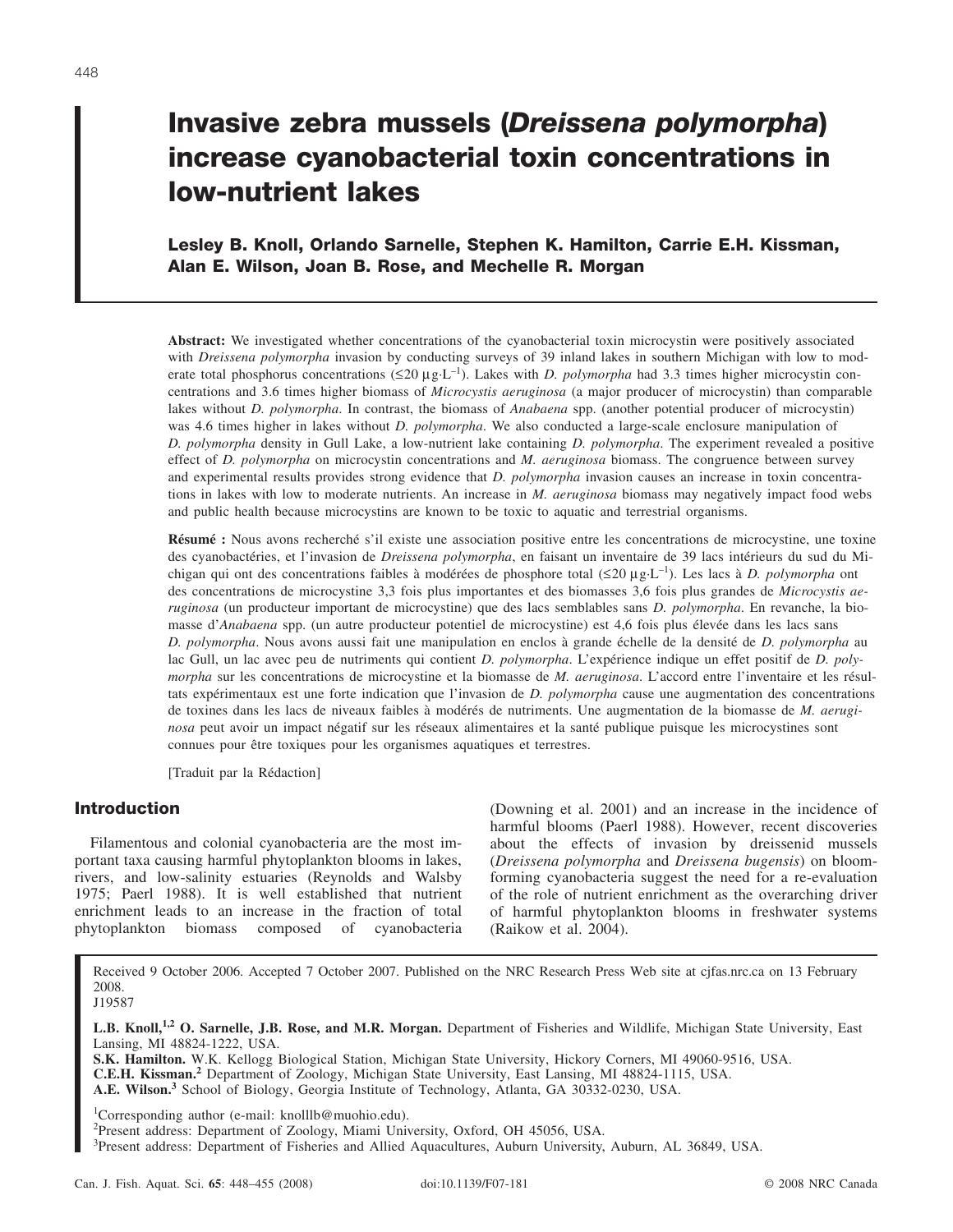A recent survey of inland lakes in Michigan revealed a strong positive association between *D. polymorpha* invasion and the relative abundance of the potentially harmful cyanobacterium *Microcystis aeruginosa* (Raikow et al. 2004). Surprisingly, the positive influence of invasion on *M. aeruginosa* was restricted to lakes with low to moderate total phosphorus (TP) concentrations (10–25  $\mu$ g TP·L<sup>-1</sup>). These observations echo reports from the Laurentian Great Lakes indicating an increase in *M. aeruginosa* biomass after dreissenid establishment in near-shore habitats with moderate nutrient levels (Vanderploeg et al. 2001; Nicholls et al. 2002). Similarly, a large-scale field experiment in a lownutrient lake has recently confirmed that *D. polymorpha* can have a positive effect on the biomass of *M. aeruginosa* (Sarnelle et al. 2005). It is unclear the mechanism by which *D. polymorpha* promotes *M. aeruginosa* in lakes with low to moderate TP concentrations, while not affecting *M. aeruginosa* in higher-nutrient lakes  $(>25 \text{ µg} \text{ TPL}^{-1})$ ; Raikow et al. 2004). *Dreissena polymorpha* grazing may be low in stratified, high-nutrient lakes because of anoxia (Ramcharan et al. 1992), whereas grazing is likely higher in well-mixed systems (e.g., Hudson River, western basin of Lake Erie) and stratified, low- to moderate-nutrient lakes.

The aforementioned observations are cause for concern, as an increase in the biomass of *M. aeruginosa* may result in an increase in the concentration of cyanobacterial toxins. *Microcystis aeruginosa*, as well as several other genera (*Anabaena*, *Nostoc*, and *Oscillatoria*), can produce secondary metabolites known as microcystins that inhibit the activity of phosphatase enzymes (Carmichael 1994). Microcystin presence in surface waters represents a public health threat to humans (Ueno et al. 1996; Kuiper-Goodman et al. 1999) and may also deter zooplankton grazing thereby affecting herbivore control of harmful phytoplankton and the efficiency of planktonic food chains (Fulton and Paerl 1987).

In this paper, we extend recent findings by focusing on four questions. We address the first three questions with a survey of 39 lakes in southern Michigan with low to moderate total phosphorus concentrations ( $\leq 20 \mu$ g TP·L<sup>-1</sup>). Such lakes appear to be at greatest risk for water quality degradation upon invasion (Raikow et al. 2004). First, we ask if there is a positive association between *D. polymorpha* invasion and the biomass of *M. aeruginosa* in low-nutrient lakes. The aforementioned survey (Raikow et al. 2004) only reported a significant association between invasion status and the fraction of total phytoplankton biomass comprised by *M. aeruginosa*. Given that total phytoplankton biomass was also lower in invaded lakes, that study was unable to demonstrate statistically that the biomass of *M*. *aeruginosa* was actually higher in invaded lakes. Second, we ask if there is a positive association between *D. polymorpha* invasion and the concentration of microcystins. It is unclear whether an increase in *M. aeruginosa* typically leads to an increase in microcystins because some naturally occurring strains of *M. aeruginosa* are incapable of producing microcystin (Wilson et al. 2005) and other taxa can produce these toxins and may react differently to invasion.

The third question concerns the possibility that selective grazing by *D. polymorpha* might favor strains of cyanobacteria that produce high amounts of toxin. Intracellular toxins such as microcystins might act as chemical deterrents to grazing (Lampert 1987; Vanderploeg et al. 2001). Thus, *D. polymorpha* may selectively graze on cyanobacterial strains that produce no or low amounts of toxins, which in turn may benefit strains that produce higher amounts of toxin. Thus, we might expect cyanobacteria to have higher biomass-specific microcystin levels in lakes with *D. polymorpha* relative to uninvaded lakes.

The last question addresses cause and effect: is *D. polymorpha* invasion the cause of increased toxin concentrations in lakes with low to moderate TP concentrations? We address this question with an enclosure experiment conducted in a low-nutrient lake that contains *D. polymorpha*. We previously reported on the positive effect of *D. polymorpha* on *M. aeruginosa* biomass in this experiment (Sarnelle et al. 2005) and so here we focus on the response of toxin concentrations.

## **Materials and methods**

## **Lake survey**

Lakes were selected for the survey based on maximum depth (≥9 m) and expected summer TP concentration (≤20 µg TP·L–1, based on existing data in the USEPA's STORET database and our own surveys). We were interested in examining lakes that would be likely to thermally stratify in the summer, hence the depth restriction, because most previous work on *D. polymorpha* invasion has been conducted in well-mixed systems (MacIsaac et al. 1995; Caraco et al. 1997; Vanderploeg et al. 2001). Thermally stratified lakes may show weaker impacts of *D. polymorpha* because benthic filter feeders like *D. polymorpha* should have less contact with the phytoplankton relative to well-mixed lakes. For the purposes of lake selection, the presence or absence of *D. polymorpha* was initially assessed using a list of invaded lakes assembled by the Michigan Sea Grant College Program (www.miseagrant.umich.edu/ais/lakes.html). Presence– absence was also verified in each lake by searching for adults in the field and for larvae in plankton samples during routine plankton counting. In the field, we examined substrates in the littoral zone in multiple locations of the lake for approximately 1 h. To ensure that lakes with and without *D. polymorpha* were similar in depth, mean depth was determined by digitizing bathymetric lake maps in a geographic information system. Based on the above criteria, 39 lakes were selected: 20 with *D. polymorpha* and 19 without. All survey lakes were located in the southern portion of the Lower Peninsula area of Michigan. Of the 39 lakes in the survey, 16 lakes (seven lakes without and nine with *D. polymorpha*) were also sampled in a 1998 and 1999 lake survey conducted by Raikow et al. (2004).

Each lake was visited once in late summer of 2002 and 2003 (2 August – 4 September 2002, 3–20 August 2003). Samples were taken from the deepest location in each lake, as determined by bathymetric maps and an echosounder. Depth profiles of temperature were measured with a Hydrolab Surveyor 4a equipped with a Datasonde 4a (Hach Environmental, Loveland, California) to determine the depth of the mixed layer (epilimnion). A depth-integrated water sample was then taken through the entire mixed layer with a flexible tube (5 cm inner diameter, 10 m length). Two to four casts of depth-integrated water were pooled, and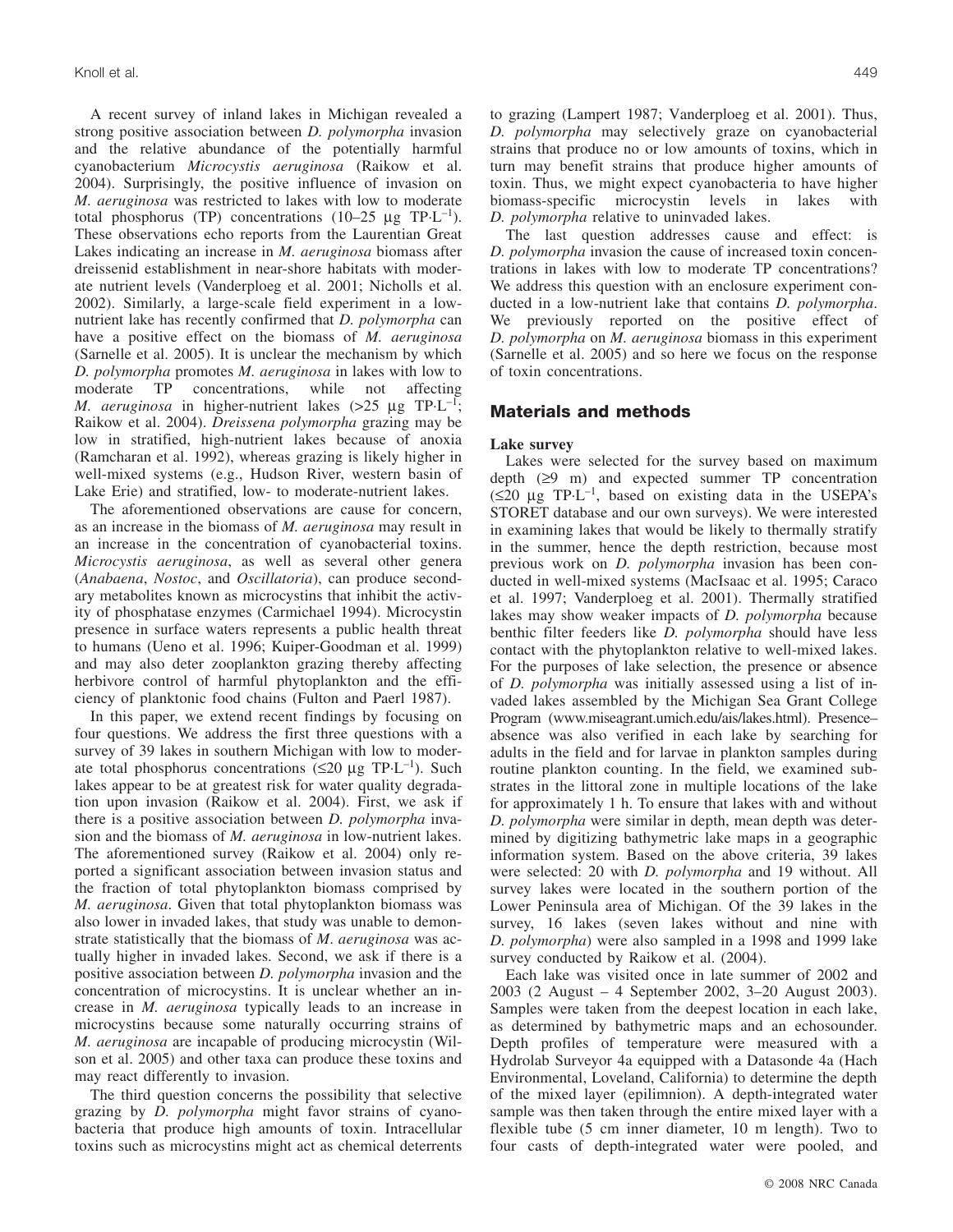subsamples were taken to determine phytoplankton composition and chlorophyll *a*, TP, and particulate microcystin concentrations. Phytoplankton samples were preserved immediately in Lugol's solution (Hasle 1978). Water for chlorophyll *a*, TP, and particulate microcystin testing was placed in a cooler with ice until processed  $(-6 h)$ . For chlorophyll *a* and particulate microcystin, samples were filtered onto Pall A/E glass fiber filters and kept frozen until analysis.

#### **Enclosure experiment**

The enclosure experiment was conducted in July 2001 in Gull Lake (surface area, 822 ha; mean depth, 12 m; maximum depth, 31 m), a hardwater lake in southwestern Michigan. Gull Lake had exhibited signs of incipient cultural eutrophication by the 1970s, but this was ameliorated via installation of a residential sewer system in 1984 (Moss 1972; Tessier and Lauff 1992). Currently, summer TP content in the mixed layer of the lake is  $\sim$ 4–12 µg TP·L<sup>-1</sup>. *Dreissena polymorpha* were first detected in the lake in 1994, and *D. polymorpha* biomass (dry tissue mass) within the 0–10 m depth stratum in Gull Lake was estimated in 1999 as  $6 \text{ g} \cdot \text{m}^{-2}$ (standard error (SE),  $1 \text{ g} \cdot \text{m}^{-2}$ ;  $n = 16$ ) (Wilson and Sarnelle 2002). Experimental methods have been described in detail previously (Sarnelle et al. 2005) and are briefly outlined here.

Twelve tubular enclosures (diameter, 2.5 m; depth, 10 m; volume, 50 000 L) constructed of clear polyethylene were suspended from a floating platform at a 15 m deep nearshore site in Gull Lake. Enclosures were open to the atmosphere at the top and sealed from the sediments at the bottom. *Dreissena polymorpha* were collected in mid-June from the littoral zone of Gull Lake by scuba divers, separated from the substrate by cutting their byssal threads, and allowed to attach to polyvinyl chloride (PVC) plates (27 cm wide  $\times$ 36 cm long  $\times$  0.5 cm thick) in a lakeside laboratory for 2– 3 weeks before being stocked into the enclosures. Average mussel length, measured along the longest axis of the shell, was 20 mm (range  $17-22$  mm), which corresponds to an individual dry tissue mass of ~0.02 g (Wilson and Sarnelle 2002). Substrates with mussels were incubated in shallow basins that were continuously supplied with epilimnetic water pumped from Gull Lake.

To initiate the experiment, 12 substrates with attached mussels were hung in a single vertical series (from 0.5–7 m) down the center of each enclosure on July 5. We chose 7 m as the vertical extent of the substrates to simulate mussel grazing within the mixed layer of Gull Lake. Enclosures assigned to zero-mussel treatments received 12 identically treated substrata lacking *D. polymorpha*. A gradient of mussel biomass density  $(0-4 \text{ g}\cdot\text{m}^{-2})$ , one enclosure per density) was employed to enable examination of nonlinearities in herbivore effects (Sarnelle 2003). The experiment was designed to be analyzed by regression, with mussel density as a continuous rather than a discrete factor. A regression design without replication is statistically valid but potentially more informative than the standard analysis of variance (ANOVA) design (Cottingham et al. 2005).

Enclosures were fertilized weekly with phosphorus starting on day 3. Phosphorus was added throughout the water column as a concentrated solution of reagent-grade  $NaH<sub>2</sub>PO<sub>4</sub>$  (282 mg P·L<sup>-1</sup>) on the day after each weekly sampling (P was added on days 3, 6, and 13). The objective of fertilization was to maintain P levels near 10  $\mu$ g P·L<sup>-1</sup>, within the range of total phosphorus typically observed in Gull Lake; without fertilization TP concentrations in the enclosures tended to diminish slowly over time (O. Sarnelle, unpublished data).

The enclosure experiment lasted 19 days. Samples for phytoplankton species composition and particulate microcystin were collected on day 19 using the same methods as described for the lake survey except that filters for microcystin were dried and stored in a desiccator until analysis.

#### **Sample analysis**

Chlorophyll *a* was extracted from filters with 90% ethanol and quantified using a fluorometer (model 10-AU; Turner Designs, Sunnyvale, California) (Welschmeyer 1994) that was calibrated against a commercial chlorophyll *a* standard (Sigma-Aldrich Corporation, St. Louis, Misssouri; made from *Anacystis*). Total phosphorus was analyzed colorimetrically (Langner and Hendrix 1982) after persulfate oxidation in an autoclave. Phytoplankton were identified to species (in most cases) and enumerated via the inverted microscope technique (Hasle 1978).

The biovolume  $(\mu m^3 \cdot L^{-1})$  of *M. aeruginosa* was determined by first examining the entire settling chamber at 100× and measuring the area of every colony in grid units of an ocular micrometer. Total area of colonies in the chamber (*x*) was converted to number of cells in the chamber (*y*) using an empirical relationship,  $\log y = 2.14 + 0.91 \log x$  ( $R_2 = 0.87$ ,  $n = 10$ ). The relationship was derived from a series of samples in which total area was recorded, colonies were disaggregated by treatment with NaOH (Reynolds and Jaworski 1978), and individual cells were counted and measured at 1000×. Biovolume was calculated by multiplying cell density by mean cell volume. For species other than *M. aeruginosa*, biovolume was determined from measurements of cell dimensions of at least 10 individuals of common species in each sample at  $1000 \times$  using a digital camera system and image-analysis software. Biovolume was converted to dry biomass, assuming a specific gravity of 1 g·cm–3 and a dry mass to wet mass ratio of 0.10.

Microcystins were extracted from filters with 75% aqueous methanol. Each filter was extracted three times in fresh solvent to increase yield (Oudra et al. 2002), and the three extracts were pooled for analysis. Extracts were analyzed for microcystins (variants LR, LA, RR, and YR) via enzymelinked immunosorbent assay (ELISA; An and Carmichael 1994) using a commercially available kit and following manufacturer's instructions (Envirologix, Inc., Portland, Maine). Standard curves were established using known concentrations of microcystins followed by colorimetric analysis of the sample extracts at 450 and 620 nm on a Labsystems Multiskan RC plate reader (Thermo Labsystems, Helsinki, Finland). Extract concentrations were calculated using Genesis Lite software (Thermo Labsystems, Helsinki, Finland). We chose to measure microcystins via ELISA because of the method's relatively high sensitivity (Chorus and Bartram 1999), low cost, and broad reactivity with respect to the many varieties of microcystin that occur in nature (Fischer et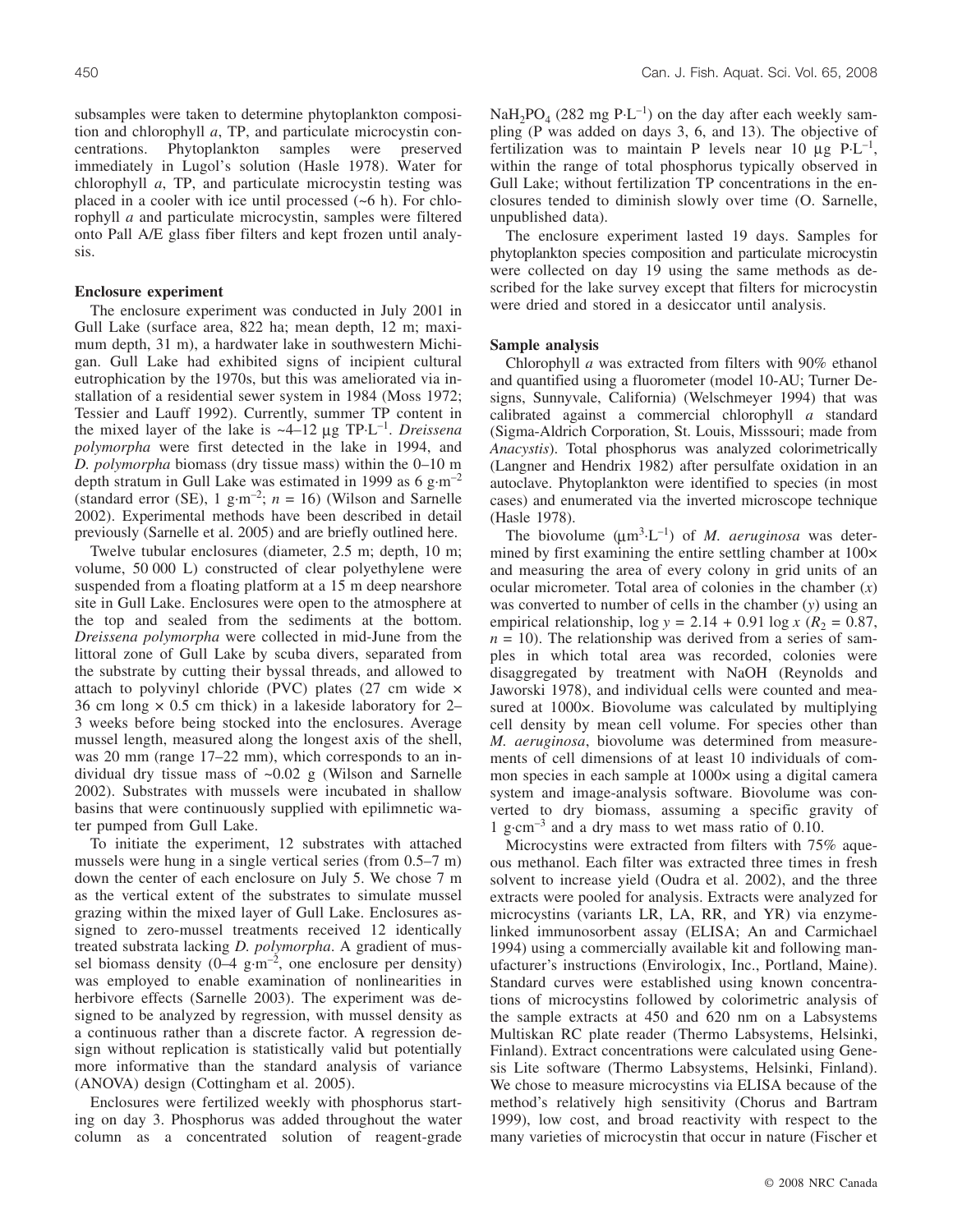| Variable                                     | D. <i>polymorpha</i> absent |      |               | D. <i>polymorpha</i> present |           |                |         |
|----------------------------------------------|-----------------------------|------|---------------|------------------------------|-----------|----------------|---------|
|                                              | Mean                        | SD   | Range         | Mean                         | <b>SD</b> | Range          | P value |
| Mean depth $(m)$                             | 4.9                         | 2.1  | $2.3 - 8.8$   | 6.2                          | 2.8       | $2.1 - 12.4$   | 0.161   |
| TP $(\mu g \cdot L^{-1})$                    | 10.4                        | 3.8  | $4.9 - 19.3$  | 10.6                         | 3.4       | $5.3 - 19.3$   | 0.728   |
| Chlorophyll a $(\mu g \cdot L^{-1})$         | 4.6                         | 1.8  | $2.4 - 9.3$   | 3.2                          | 1.1       | $0.9 - 5.3$    | 0.008   |
| Phytoplankton biomass $(\mu g \cdot L^{-1})$ | 50.8                        | 19.4 | $18.7 - 95.1$ | 35.3                         | 22.2      | $12.9 - 115.8$ | 0.006   |

**Table 1.** Mean, standard deviation (SD), and range of limnological characteristics for the survey lakes.

**Note:** Probability values refer to the results of *t* tests of differences in the means between the two classes of lakes. For all variables, *n* = 19 in lakes without *D. polymorpha* and *n* = 20 in lakes with *D. polymorpha*.

al. 2001). Benchmark chemical techniques (high performance liquid chromatography – mass spectrometry) may miss microcystin varieties for which no standards exist (Fischer et al. 2001) and have poorer sensitivity than ELISA (Chorus and Bartram 1999). Methodological comparisons have shown good agreement between benchmark techniques and ELISA for quantifying microcystins in lake samples (Fischer et al. 2001; Fastner et al. 2002; Mountfort et al. 2005). Given that the toxicity of microcystin varieties to warm-blooded animals varies (Mountfort et al. 2005), we make no claim that our estimates of total microcystin concentrations show a one-to-one correspondence to toxicity in humans.

#### **Statistical analysis**

For the lake survey, we used linear regression using day after 1 July as a continuous independent variable to test for the influence of sampling date on all response variables. We also used Student's *t* tests to examine the influence of sampling year (2002 versus 2003) on all response variables. For all lake survey response variables, we used Student's *t* tests to test the effect of presence or absence of *D. polymorpha*. All 39 lakes were used in every *t* test, thus the degrees of freedom for these analyses  $(df = 37)$  were the same. When variances were significantly unequal between lake types at  $P < 0.05$ (Bartlett's test), data were log-transformed before *t* testing. Log transformation was always effective in eliminating significant heteroscedasticity. To examine the influence of *D. polymorpha* on the biomass of phytoplankton taxa other than *M. aeruginosa* in the lake survey, we reduced the number of response variables by combining species into genera and applying principal components analysis (PCA) to the covariance matrix of genera abundances. To limit the number of zero values in the PCA data set, only commonly occurring genera (found in >60% of lakes) were included: *Anabaena*, *Aphanocapsa*, *Ceratium*, *Chroococcus*, *Cryptomonas*, *Chrysochromulina*, *Fragilaria*, *Oocystis*, *Peridinium*, *Rhodomonas*, *Scenedesmus*, *Sphaerocystis*, and an unidentified small flagellate  $({\sim}6 \mu m)$  length). For the lake survey, we used analysis of covariance (ANCOVA) to test for the influence of *D. polymorpha* status on the elevation or slope of the relationship between *M. aeruginosa* biomass and particulate microcystin concentrations. For the enclosure experiment, we examined the effect of manipulated *D. polymorpha* density on microcystin concentrations after accounting for the influence of TP via multiple linear regression with TP and mussel density as independent variables. Levels of significance were set at  $\alpha$  < 0.05. All statistical analyses were conducted in SYSTAT (version 9; SPSS Inc., Chicago, Illinois).

# **Results**

### **Lake survey**

Lakes with and without *D. polymorpha* were not significantly different in mean depth or TP concentration  $(t = -1.43)$ ,  $P > 0.10$ , and  $t = -0.35$ ,  $P > 0.10$ , respectively; Table 1). There was also no influence of sampling date (linear regression and ANCOVA using day after 1 July as a continuous independent variable,  $P > 0.10$ ) or sampling year (*t* test,  $P > 0.10$ ) on any of the response variables. As expected, both chlorophyll *a* and total phytoplankton biomass were lower in lakes with *D. polymorpha* (*t* = 2.813, *P* < 0.008, and *t* = 2.911, *P* < 0.006, respectively; Table 1), although the magnitude of these differences was relatively modest (~30% reduction). Total biomass of cyanobacteria was similar between lakes with and without *D. polymorpha*  $(t = 1.703, P = 0.097)$ . In contrast, concentrations of microcystins were 3.3 times higher in *D. polymorpha* invaded lakes (*t* = –2.768, *P* < 0.01; Fig. 1). Microcystins were elevated in invaded lakes despite the fact that there was no difference between lake types in the total biomass of potentially toxigenic taxa (*Anabaena*, *Microcystis*, *Nostoc*, and *Oscillatoria*) ( $t = -0.217$ ,  $P > 0.50$ ; Fig. 1). However, the mean biomass of *M. aeruginosa* was 3.6 times higher in invaded lakes  $(t = -2.725, P < 0.01;$ Fig. 1). There was a strong linear relationship between *M. aeruginosa* biomass and particulate microcystin concentrations across all lakes ( $R^2 = 0.77$ ,  $P < 0.0001$ ; Fig. 2), but no significant influence of *D. polymorpha* status on the elevation or slope of this relationship (ANCOVA,  $F_{[1,36]}$  = 2.388,  $P > 0.10$ ). There was no relationship between microcystin concentrations and the biomass of *Anabaena*, the only other potentially toxigenic taxon that was common in the lakes  $(R^2 = 0.04, P > 0.20)$ .

For the phytoplankton community exclusive of *M. aeruginosa*, PCA accounted for 45% of the total variance with two factors. The two factors were rotated to maximize loadings of individual genera on one or the other factor. After rotation, factor 1 accounted for 28% of total variation, with strongest loadings from *Ceratium*, *Anabaena*, *Cryptomonas*, *Fragilaria*, and *Peridinium*. Factor 2 accounted for 17% of total variation, with strongest loadings from *Chrysochromulina*, *Scenedesmus*, unidentified small flagellate, and *Chroococcus*. Scores of factor 1 were significantly higher in lakes with *D. polymorpha*  $(t = -5.058, P < 0.001)$ , indicating that *D. polymorpha* status had a significant influence on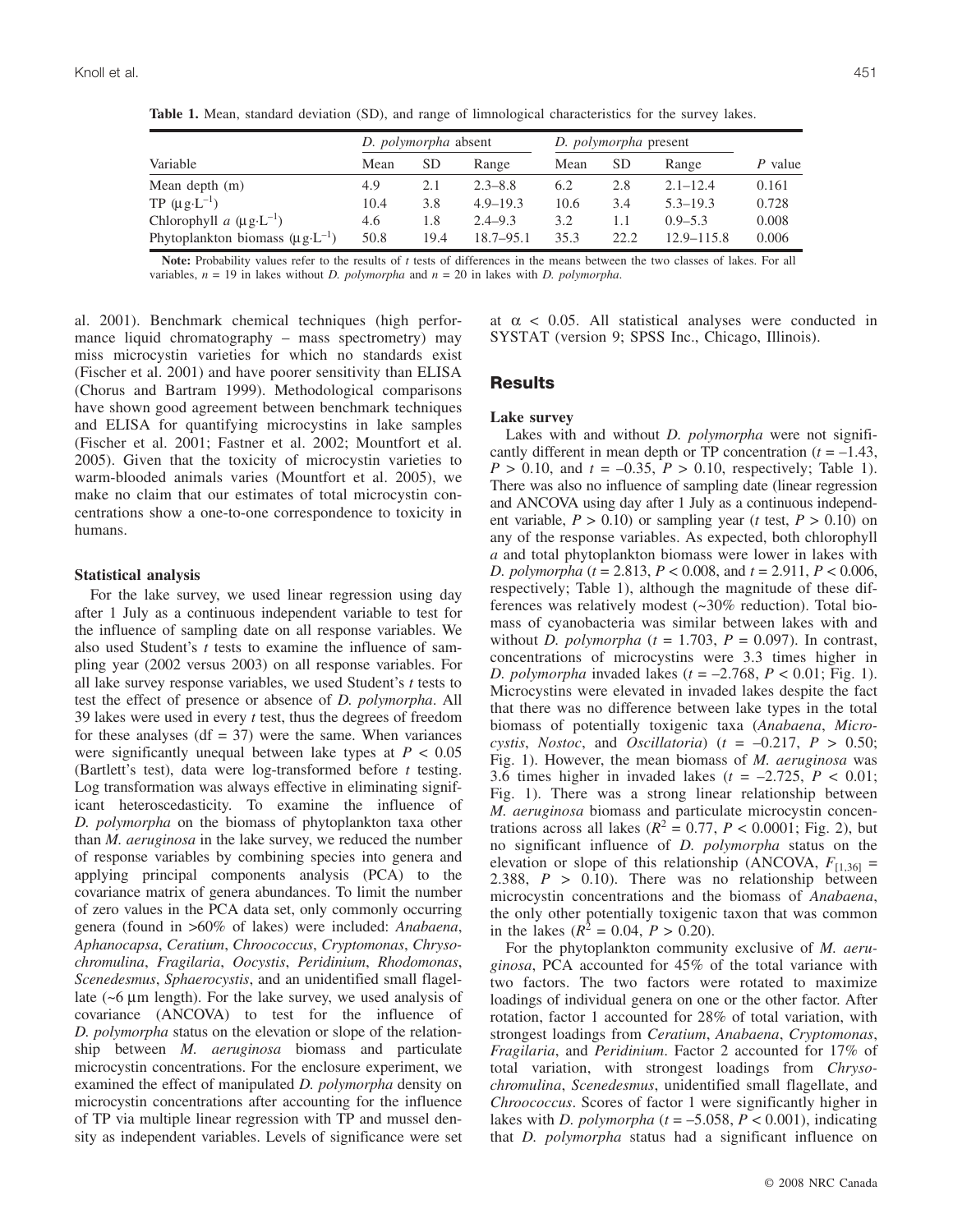**Fig. 1.** Influence of *Dreissena* presence (solid bars) or absence (open bars) on (*a*) toxin (microcystins) concentrations ( $P < 0.01$ ), (*b*) total biomass of microcystin-producing genera (toxigenic biomass = *Microcystis* + *Anabaena* + *Oscillatoria*, *P* > 0.5), (*c*) *Microcystis aeruginosa* biomass (*P* < 0.01), and (*d*) *Anabaena* biomass (*P* < 0.001) for the study lakes. *P* values are for Student's *t* tests of differences between lake types;  $n = 19$  in lakes without *D. polymorpha* and *n* = 20 in lakes with *D. polymorpha*. Values are means + 1 standard error.



phytoplankton taxa other than *M. aeruginosa*. In contrast, scores of factor 2 were not influenced by *D. polymorpha* invasion status ( $t = 0.831$ ,  $P > 0.41$ ). Factor 1 scores were negatively correlated with the biomass of *Ceratium* (*r* = –0.87, *P* < 0.00001) and *Anabaena* (*r* = –0.43, *P* < 0.006) and positively correlated with the biomass of *Cryptomonas*  $(r = 0.46, P < 0.004)$ . Based on these results, we examined the influence of *D. polymorpha* invasion on the biomass of each of these genera using Student's *t* tests. These tests revealed that in invaded lakes, *Ceratium* (*t* = 5.128, *P* < 0.001) and *Anabaena* ( $t = 3.675$ ,  $P < 0.001$ ) were significantly less abundant, and *Cryptomonas* ( $t = -2.047$ ,  $\overline{P}$  < 0.05) was significantly more abundant. *Anabaena* was the only other potentially toxigenic taxon besides *M. aeruginosa* that was common in the lakes. *Oscillatoria* was found in only one of the 19 *Dreissena*-absent lakes and in 3 of the 20 *Dreissena*present lakes. In one lake with *Dreissena*, *Oscillatoria* comprised 20% of the toxigenic biomass. In all other lakes, *Oscillatoria* made up less than 6.1% of the toxigenic biomass. The two common potentially toxigenic taxa,

**Fig. 2.** Relationship between toxin (microcystin) concentrations and *Microcystis aeruginosa* biomass in the survey lakes with (solid circles) and without *Dreissena* (open circles);  $y = 5.87 + 5.11x$ ,  $R^2 = 0.77$ ,  $P < 0.0001$ ;  $n = 19$  in lakes without *D. polymorpha* and *n* = 20 in lakes with *D. polymorpha*.



*Anabaena* and *M. aeruginosa*, both responded in opposite directions to *D. polymorpha* invasion (Fig. 1).

## **Enclosure experiment**

Periodic P additions to the enclosures maintained TP levels near the target of  $10 \mu g T P \cdot L^{-1}$ , but there was unintended variation in TP across the enclosures (Fig. 3) that had a strong influence on both toxin concentrations and *M. aeruginosa* biomass. There was no relationship between TP and mussel density (linear regression,  $n = 12$ ,  $P > 0.95$ ), so we treated TP as an additional, uncontrolled independent variable (Sarnelle et al. 2005). We chose to use TP data from the final sampling date (day 19) for this analysis because we had toxin data for the final date only. TP concentrations were highly correlated between days 19 and 12 ( $R^2 = 0.84$ ,  $P < 0.0001$ ), and toxin concentrations on day 19 were significantly correlated with TP averaged over days 12 and 19  $(R^2 = 0.65, P < 0.01)$ , but the latter relationship was not as strong as for TP on day 19 alone (adjusted  $R^2 = 0.85$ ; Fig. 3). Thus, using TP data from day 19 enabled us to account for more variation in toxin concentrations when examining the effects of mussel density.

We examined mussel effects after accounting for the influence of TP via multiple linear regression with TP and mussel density as independent variables. We plotted residuals from regressions against TP (Fig. 3) to provide a visual illustration of mussel effects that were analyzed via multiple regression. The latter revealed a significant positive effect of *D. polymorpha* density on microcystin concentrations (Fig. 3). There was a similar positive effect of *D. polymorpha* density on the biomass of *M. aeruginosa* (after adjusting for the influence of TP), but no other phytoplankton taxon was significantly affected by *D. polymorpha* in the experiment (Sarnelle et al. 2005). *Microcystis aeruginosa* was the only potentially toxigenic taxon that was common during the experiment (Sarnelle et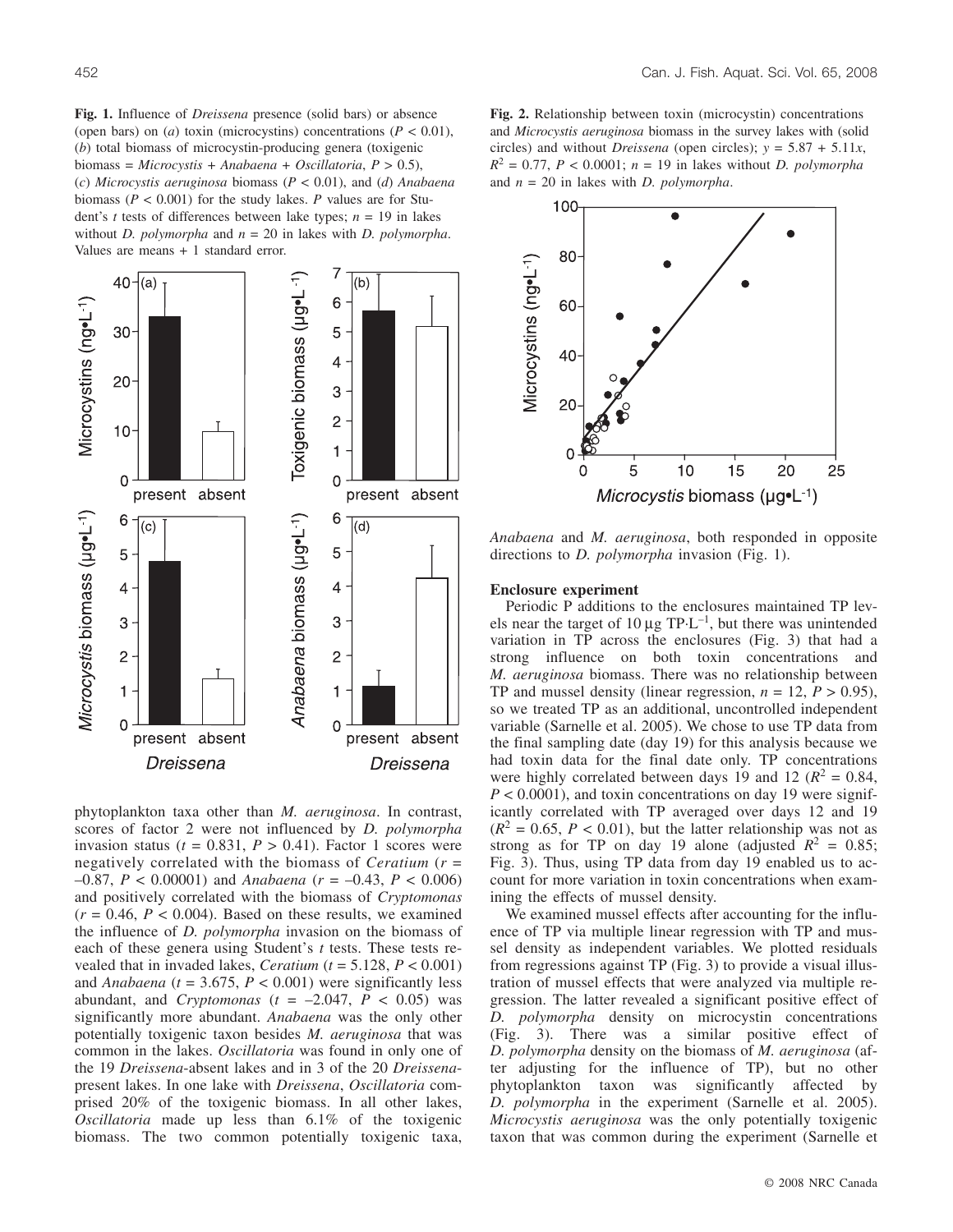**Fig. 3.** (*a*) Effects of total phosphorus (TP,  $n = 12$ ,  $P < 0.0001$ ) and (*b*) *Dreissena* density ( $n = 12$ ,  $P < 0.008$ ) on toxin (microcystins) concentrations on day 19 of the Gull Lake enclosure experiment. Symbols in (*a*) reflect *Dreissena* density in each enclosure (open,  $\leq 1$  g·m<sup>-2</sup>; shaded, 1-2.6 g·m<sup>-2</sup>; solid, 3-4 g·m<sup>-2</sup>). The influence of TP on toxin concentrations was removed via linear regression, and residuals from the regression were plotted against *Dreissena* density in (*b*). *P* values are for Student's *t* tests of the significance of each predictor variable in a multiple regression. Probability for the analysis of variance (ANOVA) *F* test of the overall significance of the multiple regression was  $P < 0.0001$  (adjusted  $R^2 = 0.85$ ).



al. 2005), and not surprisingly, there was a strong positive relationship between microcystin concentrations and *M. aeruginosa* biomass across the enclosures (Fig. 4).

# **Discussion**

We found a strong positive influence of *D. polymorpha* invasion on *M. aeruginosa* biomass, confirming reports from the Great Lakes that invasion of habitats with low to moderate nutrient levels leads to increases in the biomass of this harmful phytoplankton species (Vanderploeg et al. 2001; Nicholls et al. 2002). The greater *M. aeruginosa* biomass in

**Fig. 4.** Relationship between toxin (microcystin) concentrations and *Microcystis aeruginosa* biomass on day 19 of the enclosure experiment;  $y = -1.23 + 5.35x$ ,  $R^2 = 0.90$ ,  $n = 12$ ,  $P < 0.0001$ .



invaded lakes also builds upon the previous survey of Raikow et al. (2004), who reported a positive *D. polymorpha* influence on the relative abundance of this species. More importantly from the perspective of public health, we found a concomitant elevation in microcystin concentrations in invaded lakes, despite the fact that the combined biomass of all taxa that can potentially produce these toxins was not significantly influenced by invasion. The latter result was a consequence of the opposite responses of the two common toxigenic taxa (*M. aeruginosa* and *Anabaena* spp.) to *D. polymorpha* invasion. The results of the enclosure experiment indicate that the correspondence between *D. polymorpha* invasion and increased *M. aeruginosa* biomass and toxin concentrations in the lake survey likely reflect causality. The range of toxin concentrations in the experiment was within the range of concentrations in the lake survey. This suggests that Gull Lake, the site of the enclosure experiment, was representative of the lakes in the survey with respect to toxin concentrations.

The positive influence of *D. polymorpha* invasion on microcystin concentrations, in the absence of any influence on the combined biomass of taxa known to be capable of producing these toxins (*M. aeruginosa* and *Anabaena* spp.), suggests two alternative hypotheses about the contribution of each taxon to the overall concentration of microcystins and the potential influence of *D. polymorpha* grazing on biomass-specific (per capita) toxin levels. If we assume that *Anabaena*, or at least the genotypes of *Anabaena* that were common in the lakes we surveyed, produce negligible amounts of toxin, the similar responses of microcystin concentrations and *M. aeruginosa* biomass in the lake survey suggest that per capita production of the toxin by *M. aeruginosa* was not influenced by *D. polymorpha* invasion. In support of this hypothesis, the best predictor of microcystin concentrations across all lakes was *M. aeruginosa* biomass and there was no significant influence of invasion status on this relationship. Further, there was no relationship between microcystin and *Anabaena* bio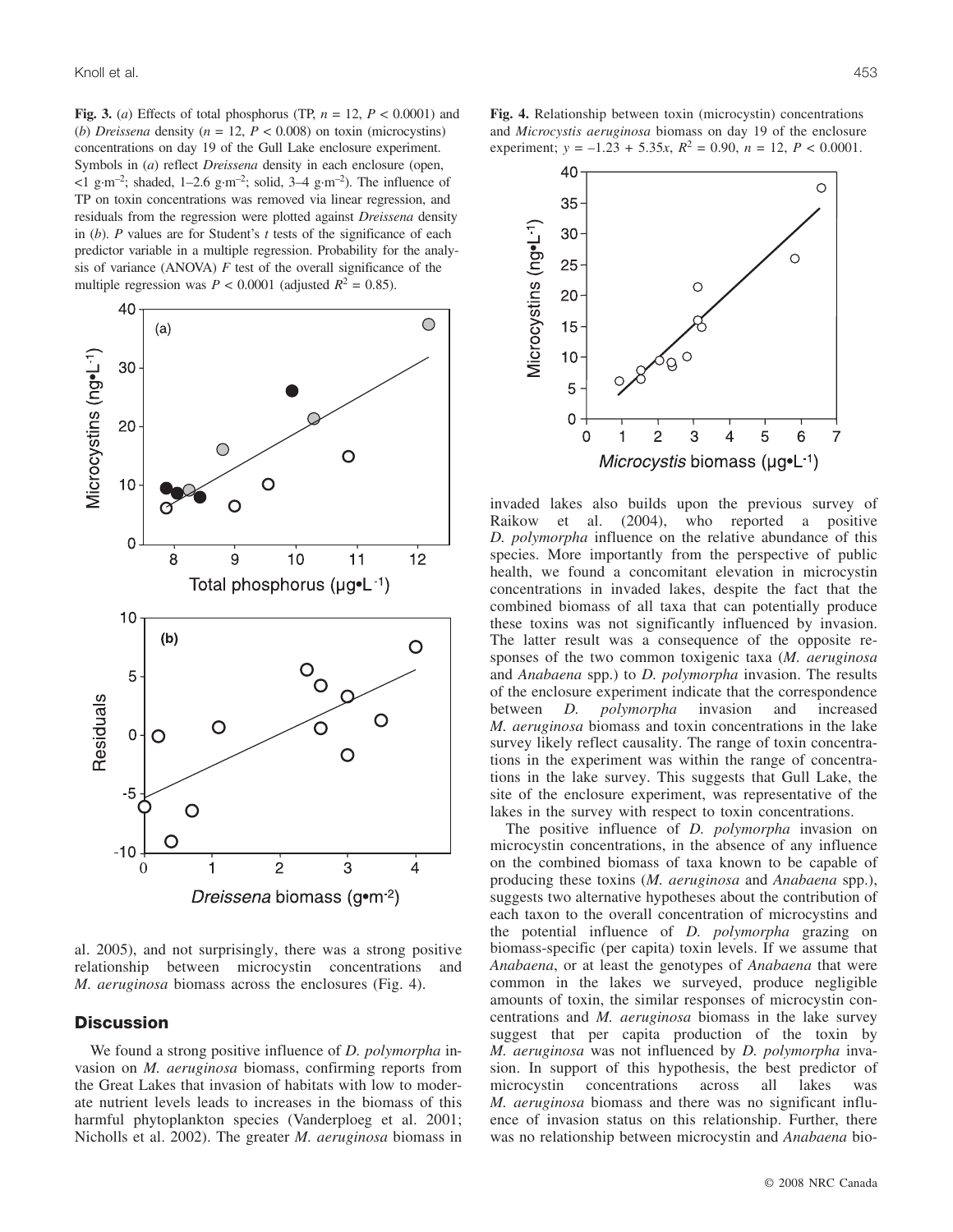mass ( $y = -1.44x + 25.06$ ,  $R^2 = 0.04$ ,  $P = 0.24$ ). Alternatively, if we assume that both *M. aeruginosa* and *Anabaena* produce substantial amounts of microcystins in these lakes, the elevation in microcystin levels in the absence of an increase in combined toxigenic biomass would suggest higher per capita production of toxins. As evidence against this latter hypothesis, inclusion of *Anabaena* biomass substantially degrades the fit of the relationship between microcystin concentration and combined toxigenic biomass across lakes (*R*<sup>2</sup> declines to 0.41). In addition, the slope of the relationship between microcystin concentration and *M. aeruginosa* biomass in the lake survey (5.11) was similar to the slope for the enclosure experiment (5.35) in which *M. aeruginosa* was the only toxigenic species. The similarity of slopes suggests that *M. aeruginosa* was the only significant producer of microcystins in the lake survey and, by implication, suggests that *D. polymorpha* invasion did not promote higher per capita production of microcystins. Thus, our results provide no clear support for the hypothesis that microcystins act to reduce *D. polymorpha* grazing on *M. aeruginosa*, despite previous laboratory studies suggesting that toxic *M. aeruginosa* reduce clearance rates and survival of *D. polymorpha* (Vanderploeg et al. 2001; Dionisio Pires et al. 2003). However, it must be noted that the large number of chemical variants within this group of toxins (Chorus and Bartram 1999) leaves open the question of whether a certain form of microcystin might have deterrent properties. Further, we do not have measurements of other cyanotoxins, such as neurotoxins, that *Anabaena* is capable of producing. The decline of *Anabaena* biomass in invaded lakes may be associated with a decrease in neurotoxins, which may lessen the overall impact of *Dreissena* on toxins.

An increase in *M. aeruginosa* biomass and microcystin concentration in response to *D. polymorpha* invasion has implications for both the ecology and recreational values of lakes with low to moderate nutrient levels. Increased *M. aeruginosa* may reduce food-chain efficiency because this species is of poor nutritional quality for herbivorous zooplankton, inhibiting feeding, survivorship, and growth (DeMott et al. 1991; DeMott 1999; Lurling 2003). Increased microcystin concentrations may also seriously impact lakes in terms of both drinking water and recreational use. Cyanobacterial toxins are potentially harmful to humans via consumption and skin exposure (e.g., rashes, gastrointestinal illness) (Chorus and Bartram 1999). Drinking water guidelines set by the World Health Organization for total microcystin concentrations (particulate plus dissolved microcystin) are set at less than  $1 \mu g \cdot L^{-1}$  (World Health Organization 1996). Although microcystin concentrations did not approach this guideline in any of the survey lakes (highest particulate microcystin concentration =  $0.097 \mu g \cdot L^{-1}$ ), levels higher than  $1 \mu g \cdot L^{-1}$  have been reported from invaded habitats in the Great Lakes (Brittain et al. 2000; Vanderploeg et al. 2001). We measured microcystins in particulate matter only, but laboratory studies indicate that in healthy cultures, microcystins occur predominantly within the cells (Rapala et al. 1997). However, our microcystin values may grossly underestimate potential human exposure because samples were collected from the entire mixed layer and far from shore. Cyanobacteria blooms are often buoyant and tend to blow towards the shoreline, where they may create dense surface

accumulations. For example, Johnston and Jacoby (2003) found late-summer total microcystin to range from 0.19 to 3.8  $\mu$ g·L<sup>-1</sup> throughout most of Lake Sammamish (Washington), but near the boat launch, the concentration was much higher (43  $\mu$ g·L<sup>-1</sup>), which was attributed to the wind causing accumulations of buoyant *M. aeruginosa*. Thus, the values we report are potentially much lower than those found in locations of high human and terrestrial animal use along the shoreline.

Management solutions to high levels of cyanobacterial toxins have focused almost exclusively on reductions of phosphorus loading, which has been justified given the strong positive relationship between the abundance of toxigenic phytoplankton species and phosphorus concentrations (Paerl 1988). However, mounting evidence that *D. polymorpha* invasion negates the latter relationship (Raikow et al. 2004) and leads to unexpected increases in microcystins suggests that the exclusive management focus on nutrients may need to be broadened to take into account *Dreissena* invasion. As first suggested by Raikow et al. (2004), the responses of cyanobacteria to *Dreissena* invasion appear to be very different in habitats with low and high nutrient levels, with the unfortunate consequence that lakes of generally higher quality as a resource (i.e., lakes with low to moderate nutrient levels) are the most negatively impacted.

## **Acknowledgements**

The authors thank J. Chiotti, A. Schuerer, E. Milroy, B. Hanna, E. McConnell, L. Bartner, T. Toda, M. Machavaram, and C. Stephens for assistance in the field and laboratory; N. Consolatti for logistical support; T. Coon, D. Hayes, and H. Prince for providing equipment; and two anonymous reviewers for comments on an earlier draft of this manuscript. This publication is a result of work sponsored by the Michigan Sea Grant College Program (project number R/NIS-4, under grant number NA76RG0133) from the Office of Sea Grant, National Oceanic and Atmospheric Administration (NOAA), US Department of Commerce, and funds from the State of Michigan. The US Government is authorized to produce and distribute reprints for governmental purposes notwithstanding any copyright notation appearing hereon. Funding was also provided by the Kalamazoo Community Foundation, the US National Science Foundation (DEB-9701714, DBI-9602252), a Grant-in-Aid of Research from Sigma Xi, and a G.H. Lauff Research award.

# **References**

- An, J., and Carmichael, W.W. 1994. Use of a colorimetric protein phosphatase inhibition assay and enzyme linked immunosorbent assay for the study of microcystins and nodularins. Toxicon, **32**: 1495–1507.
- Brittain, S.M., Wang, J., Babcock-Jackson, L., Carmichael, W.W., Rinehart, K.L., and Culver, D.A. 2000. Isolation and characterization of microcystins, cyclic heptapeptide hepatotoxins from a Lake Erie strain of *Microcystis aeruginosa*. J. Gt. Lakes Res. **26**: 241–249.
- Caraco, N.F., Cole, J.J., Raymond, P.A., Strayer, D.L., Pace, M.L., Findlay, S.E.G.,and Fischer, D.T. 1997. Zebra mussel invasion in a large, turbid river: phytoplankton response to increased grazing. Ecology, **78**: 588–602.